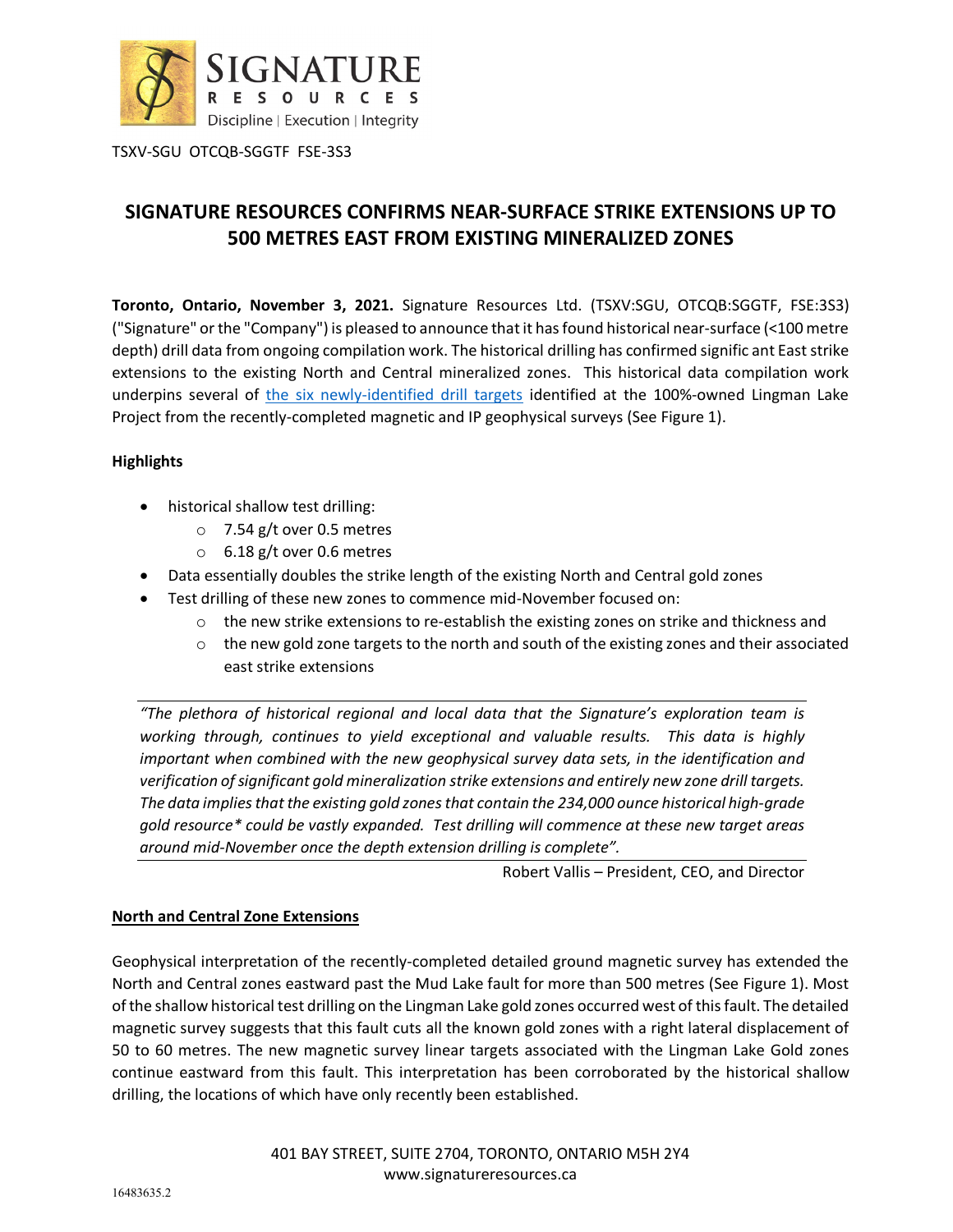

## **New North Targets**

This is potentially a new zone which was intersected by several historical drill holes including 7.54 g/t over 0.5 metres and 6.18 g/t over 0.6 metres. These values span over a kilometre in strike length occurring along the north edge of the new magnetic survey linear target, a feature that also exists in the Lingman Mine area (Figure 1: Targets FNZ-1 and 2). Compilation of the historical drilling near the north area of the historical mine workings area is ongoing and will support test drilling of this target (located immediately north of the existing North zone).

### **New South Targets**

A strong correlation of the Lingman Lake Gold zones with the edges of magnetic linears is evident, which provides for the targeting of [new linear](https://www.signatureresources.ca/news/signature-resources-releases-preliminary-interpretation-of-detailed-geophysical-results-at-its-lingman-lake-project) targets and potentially the discovery of new gold zones in the southeast quadrant of the map (Figure 1: FSZ-1, 2, 3, 4 and 5).

An aggressive drill program is being designed to test all the above targets along a 625-metre north-south fence. Approximately 5-6 holes totaling 1,000 metres will be drilled in the coming weeks.

#### **New High-Grade Surface Sample Location**

Ongoing geographic information system ("GIS") compilation work has positioned the location of historical surface sampling including one of which assayed 6.86 g/t Au. The sample site is located 160 metres south of Base Lake and coincides with two new subparallel magnetic linear targets; the southern target correlating to a Very Low Frequency Electromagnetic ("VLF") survey target that is over 1,000-metres in length (Figure 1: targets BL1 and BL2). Drill testing of this area is planned for early 2022, pending further interpretive data analysis.

#### **Ongoing Depth Extension Drilling**

Extension drilling (around the clock, seven days a week) beneath the existing underground workings and historical resource down to ~250-300 metres continues on schedule and drill results will continue to be published, as they become available, from the assay lab.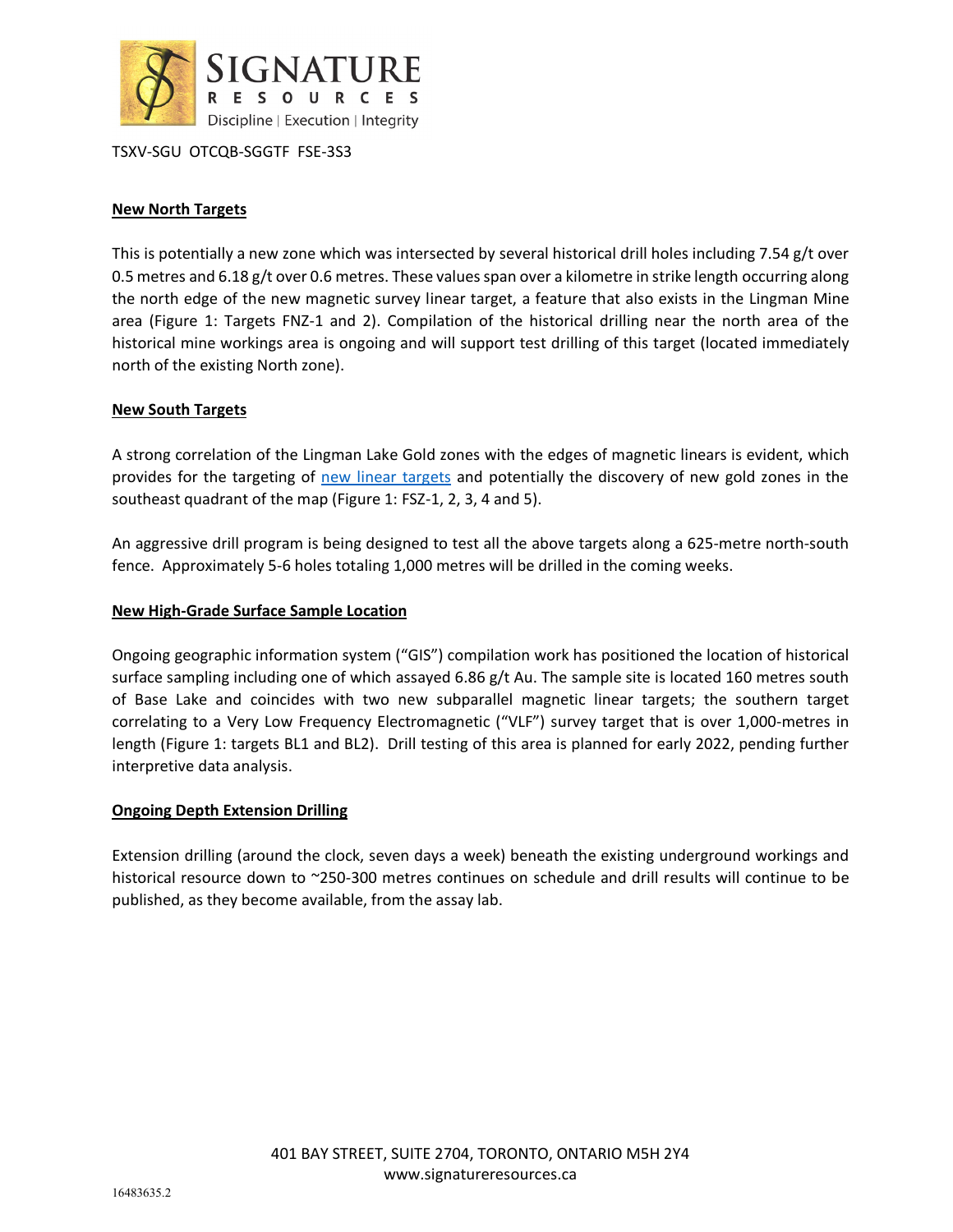

**Figure 1. Compilation map. First vertical derivative of anomalous total filed showing magnetic linear targets.**



## **Qualified Person**

The scientific and technical content of this press release has been prepared, reviewed, and approved by Walter Hanych, P. Geo., who is a Qualified Person under NI 43-101 regulations and is a director of the Company.

## **About Signature**

The Lingman Lake gold property consists of 1,434 staked claims, four freehold fully patented claims and 14 mineral rights patented claims totaling approximately 27,113 hectares. The property hosts an historical estimate of 234,684 oz of gold\* (1,063,904 tonnes grading 6.86 g/t with 2.73 gpt cut-off) and includes what has historically been referred to as the Lingman Lake Gold Mine, an underground substructure consisting of a 126.5-metre shaft, and 3-levels at 46-metres, 84-metres and 122-metres depths.

\*This historical resource estimate is based on prior data and reports obtained and prepared by previous operators, and information provided by governmental authorities. A Qualified Person has not done sufficient work to verify the classification of the mineral resource estimates in accordance with current CIM categories. The Company is not treating the historical estimate as a current NI 43-101 mineral resource